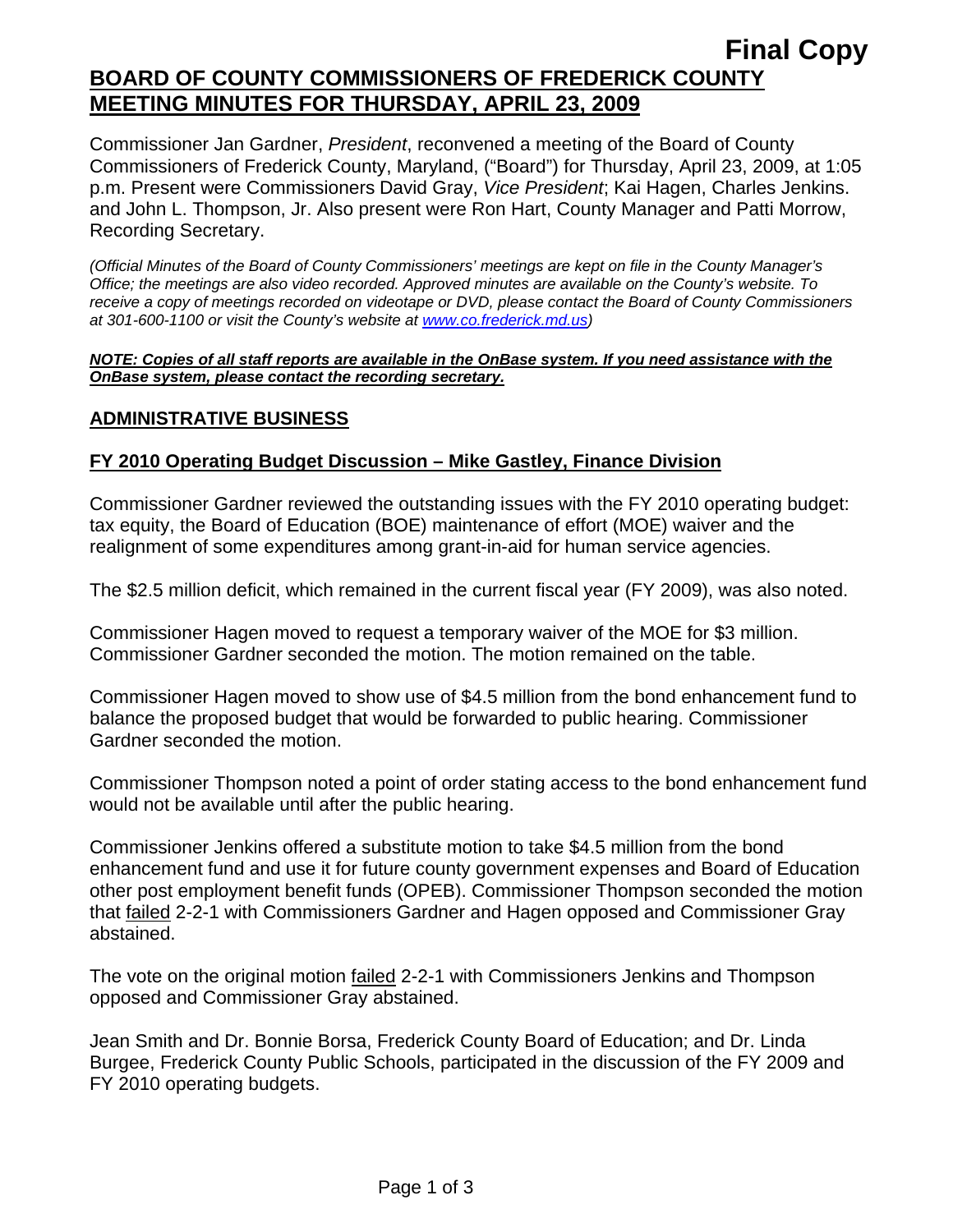(Commissioner Gardner passed the gavel to Commissioner Gray.)

Commissioner Gardner moved to propose a counteroffer to the BOE requesting the BOE to return \$2 million from their capital projects; to contribute \$1.9 million from the BOE's audited FY 2009 surplus funds toward the FY 2010 operating budget and agree to identify an additional \$3 million (the equivalent of two furlough days) to reduce the county's outstanding deficit. In exchange for those requests the Board would drop the MOE waiver in the amount of \$9 million. Commissioner Hagen seconded the motion that passed 3-2 with Commissioners Jenkins and Thompson opposed.

(Commissioner Gray passed the gavel back to Commissioner Gardner.)

Commissioner Hagen withdrew his original motion regarding the MOE waiver.

Commissioner Gray moved to reduce the tax equity by \$1.6 million, the equivalent of the State Highway User Revenue (SHUR) cut made to the municipalities and shifted to the county to pay. Commissioner Thompson seconded the motion that passed 4-1 with Commissioner Hagen opposed.

(Commissioner Gardner passed the gavel to Commissioner Gray.)

Commissioner Gardner moved to find \$900,000 either in furlough days or other cuts depending on how the BOE funded their \$3 million cut. Commissioner Hagen seconded the motion that passed 4-1 with Commissioner Thompson opposed.

(Commissioner Gray passed the gavel back to Commissioner Gardner.)

It was indicated the Board would meet on Friday, April 24, 2009, to receive a decision from the BOE regarding the counteroffer presented.

There were no unanimous decisions to reallocate any of the grant-in-aid funding for human services.

Commissioner Thompson moved to compel Commissioner Gardner to present the \$9 million MOE waiver request.

Commissioner Gardner declared the motion out of order.

# **COMMISSIONERS COMMENTS**

None.